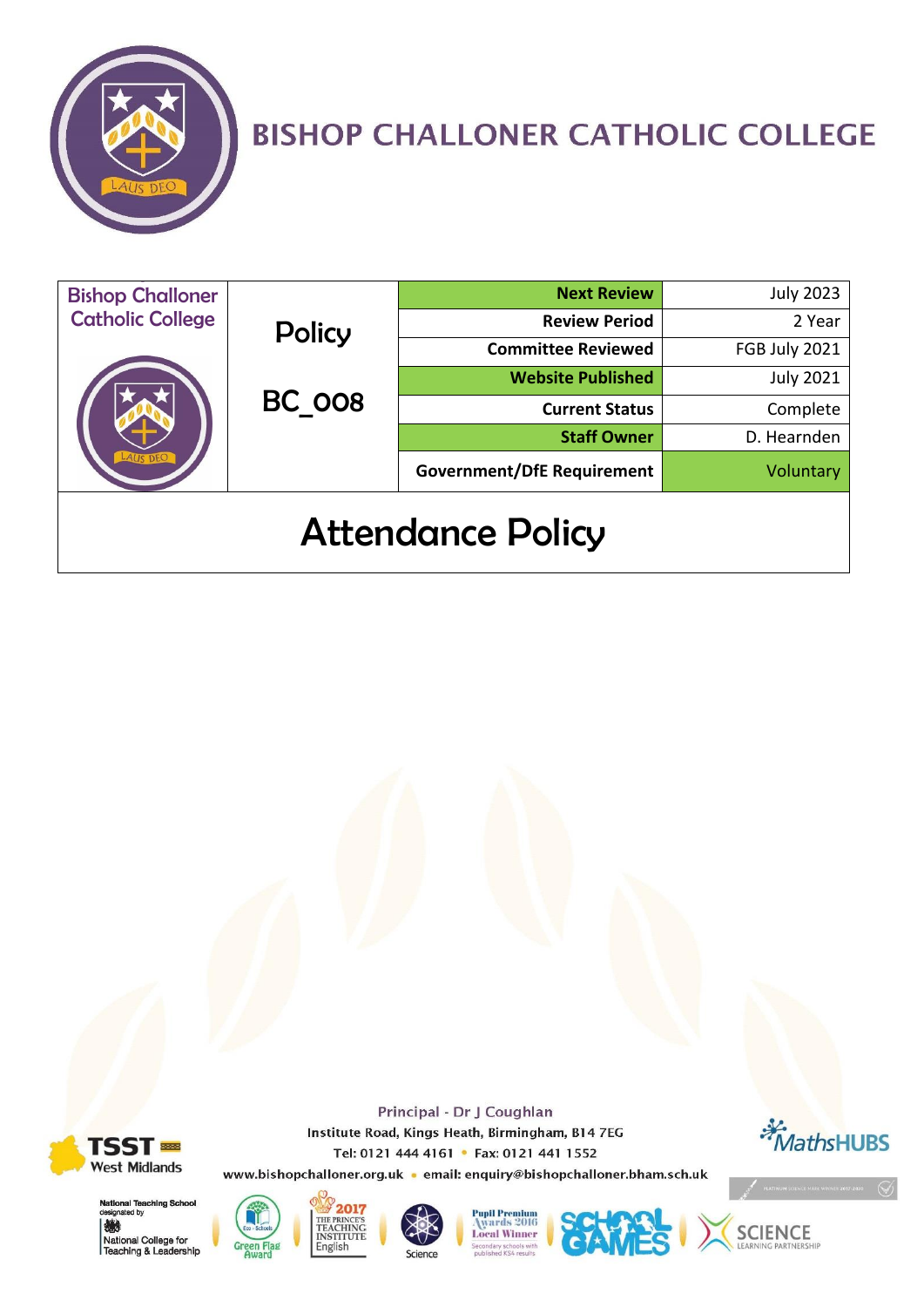# **ATTENDANCE POLICY**

# **Introduction**

Bishop Challoner Catholic College is dedicated to promoting a distinctive Catholic ethos by upholding the teachings of the Catholic Church. We are committed to developing the full potential of every individual, regardless of culture, race, religion, disability, or special need by creating a safe, orderly environment where all members of the community work diligently in a spirit of co- operation and treat each other with courtesy and respect at all times.

Bishop Challoner Catholic College places high priority on good attendance and punctuality, believing that it promotes effective learning and has a significant impact on personal development, progress and attainment, whilst at and beyond school. Regular attendance is crucial if students are to reach their potential and be healthy, stay safe, enjoy and achieve, make a positive contribution and achieve economic success.

Bishop Challoner will strive to provide a welcoming environment for all students and staff and will work with students and their families to ensure each student attends regularly and is punctual to both school and lessons.

#### **Aims of the Policy**

- o To improve the overall percentage attendance of students at Bishop Challoner Catholic
- o College.
- $\circ$  To make attendance and punctuality a priority for those associated with the school including students, parents, teachers and governors.
- $\circ$  To develop a framework which defines agreed roles and responsibilities and promotes consistency in carrying out designated tasks.
- o To provide support, advice and guidance to students and parents.
- $\circ$  To develop a systematic approach to collating and analysing attendance related data.
- o To further develop positive communication between home and school.
- o To maintain a system of rewards and sanctions.
- o To promote effective partnerships with outside agencies.

#### **Parents Responsibilities**

The Education Act 1996 states that all children should attend school regularly and punctually. Section 444 of the Act states that: 'If a child of compulsory school age who is a registered student at a school fails to attend regularly at the school, the parent is guilty of an offence.'

Parents (or the person with parental responsibility) are primarily responsible for ensuring that their child attends and stays at school. Parents should ensure that their children arrive at the School on time, correctly dressed and prepared to learn.

If a student is prevented from attending Bishop Challoner because of sickness or other unavoidable cause then it is the responsibility of the parent to notify the school of the student's absence, ideally this should be by telephone on the first day of absence and confirmed in writing. Wherever possible, parents should avoid making non-emergency medical/dental appointments for their child during school hours.

Parents do not have the right to take children out of school for a holiday during term time.

#### **Students' Responsibilities**

Students are responsible for making sure that their attendance and punctuality is maintained at the highest level.

- $\circ$  They should attend the school and all of their lessons on time, equipped and ready to learn.
- $\circ$  Following an absence, students must bring in a note explaining the reason for their absence.
- o Students must follow the correct procedures when arriving late to the school.
- o Any problems with attendance should be discussed with their form tutor, Student Support Co-ordinator, SENCO, Head of Year or Vice Principal.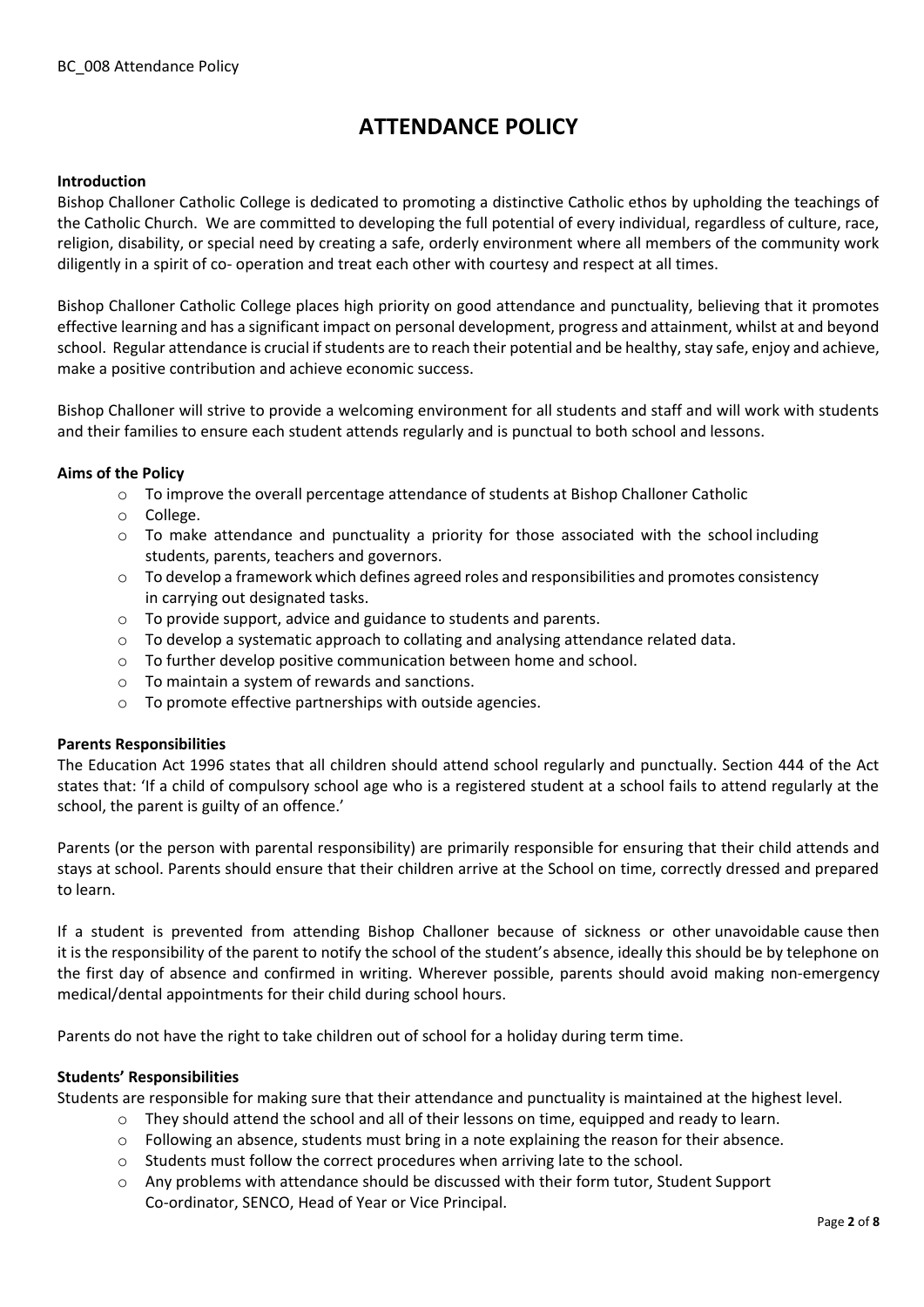# **Staff Responsibilities**

All the staff at Bishop Challoner Catholic College will provide an ethos which places a high value on regular attendance and punctuality. They also have a responsibility to set a good example in matters relating to their own attendance and punctuality.

# **Form Tutors**

- o To take the register during morning registration using the assigned system.
- o To use a paper registration sheet to communicate all absences when the electronic system is not available.
- $\circ$  To ensure all students are aware that they must sign in at Reception if they arrive after 8.40am.
- $\circ$  To request from all students written confirmation of the reason for the absence where this has not already been provided.
- $\circ$  Tutors experiencing difficulty in obtaining a reason for a student's absence should discuss this with the appropriate Head of Year.
- o Keep the Head of Year informed of any signs of suspected truancy.
- $\circ$  Inform the appropriate Head of Year of any possible underlying problems which might account for absences.
- $\circ$  To positively encourage all students and the tutor group to be aware of and engage with the reward systems related to excellent and improved attendance.

# **Heads of Year**

- $\circ$  To encourage an ethos of excellent attendance and punctuality with all students.
- o To monitor the attendance of all students within the year group.
- o To analyse patterns of non-attendance and address these appropriately.
- o Ensure that all suspected truancy is followed up and dealt with.
- $\theta$  To monitor individual student's attendance
- o To meet with Student Services Administrator and Vice Principal to discuss the attendance of students in their year group and specific issues relating to this.
- o To identify students in need of further support and to use appropriate referral systems.
- o To place attendance and punctuality on the agenda for Year Group meetings.
- o To seek the support of Vice Principal as required.

# **Student Services Administrator**

- o Responsibility for producing attendance data.
- o Daily administration for absences and first day contact.
- o To operate the electronic attendance software on a daily basis.
- o To ensure all 'paper' registers are transferred to the electronic system after registration if and when required.
- o To print off registers (am and pm) in case of emergency evacuation.
- o Contact parents/carers where there is unexplained absence.
- o Pass on relevant information to the appropriate Head of Year regarding unusual or long term absences.
- o To provide Head of Years with weekly updates of attendance to allow them to clear unauthorised absences.
- $\circ$  To operate the absence line and transfer information on to the attendance system.
- o Amend registers accordingly.
- o Monitor and review student attendance looking for patterns and trends with regard to absences.
- o Monitor and review student punctuality.
- o Generate letters of concern when attendance hits key percentage figures.
- o Seek support from the Head of Year or Vice Principal where there are concerns about student attendance/punctuality.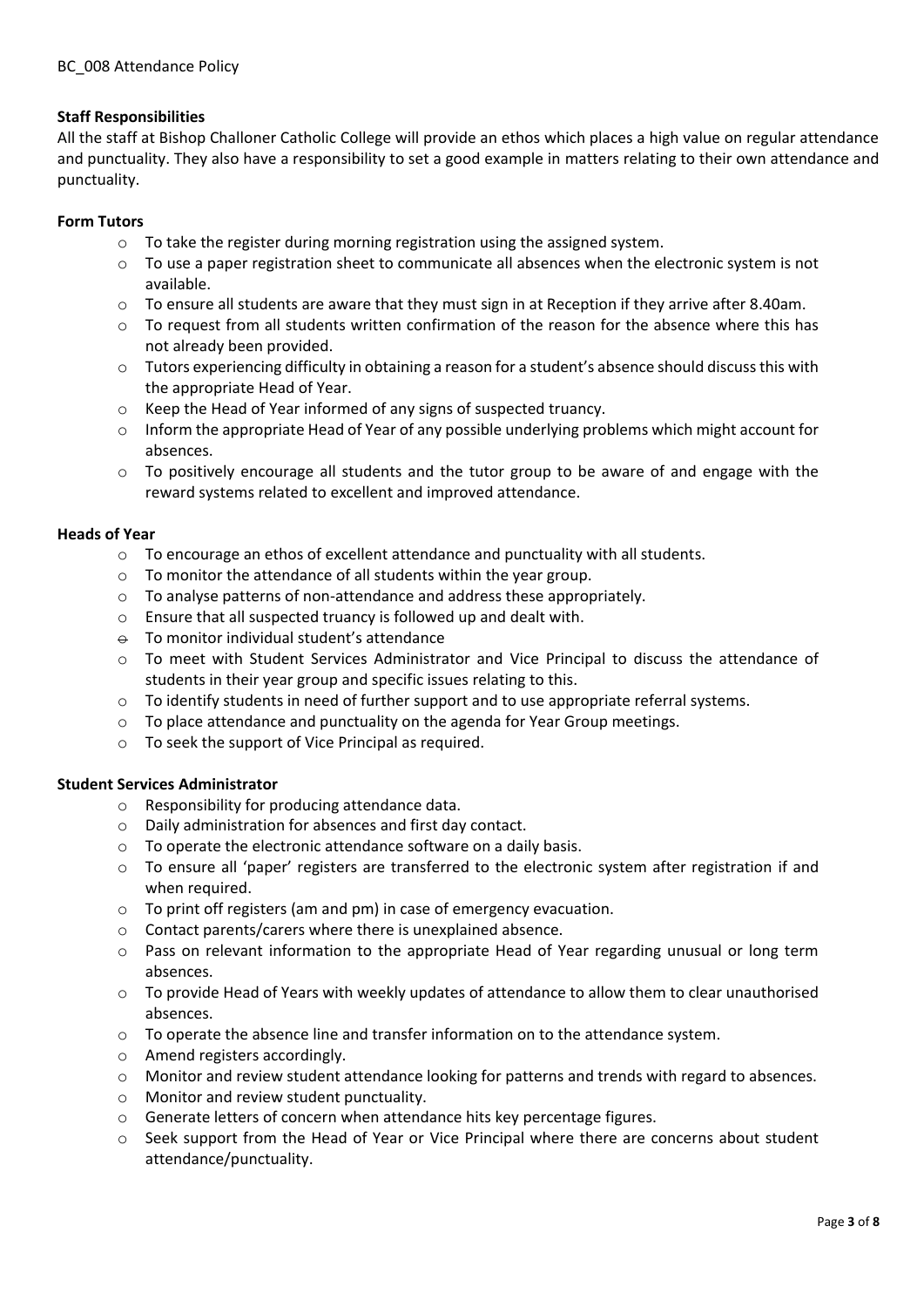# **Vice Principal**

- o To monitor attendance across Bishop Challoner Catholic College on a regular basis.
- o To set and review challenging targets for attendance and support all staff and students to achieve them.
- o To ensure electronic mechanisms for gathering attendance data are working effectively and staff are trained and supported in using them.
- o To ensure that all students are registered accurately.
- o Ensure that unaccounted-for absences are followed up by getting in touch with parents/carers.
- $\circ$  To liaise with Student Services Administrators and ensure that attendance data is updated regularly and feedback is provided to students, parents, staff, governors and DfE on a regular basis.
- o To provide compulsory attendance data to the DfE as and when requested.
- o To lead the rewards policy for excellent and improved attendance.
- $\circ$  To ensure strategies to encourage high attendance receive a high profile with students, parents, staff and governors.
- o To ensure strategies to address lateness work effectively.
- o Liaise with the appropriate bodies over persistent absences.
- o To liaise with external education providers and ensure regular attendance feedback is given to the school and the LA for students receiving off site provision.
- o Liaise with agencies and the police when they wish to exercise their powers to enforce truants to return to school.

#### **Principal**

- o Set attendance targets and monitor progress.
- o Determine (in collaboration with relevant senior staff) whether to authorise any proposed absences requested.
- $\circ$  Notify parents/carers as appropriate that if a student of compulsory school age fails to attend regularly his/her parents/carers commit an offence.

#### **Governing Body**

- o Approve the policy and any proposed changes.
- $\circ$  To be aware of the targets for attendance and current progress towards those targets.
- o To be aware of strategies designed to encourage excellent and improved attendance and punctuality.
- $\circ$  To monitor the effectiveness of strategies used to monitor attendance and ensure appropriate requirements are funded and supported.
- o To intervene in cases of severe poor attendance and punctuality and to offer support to ensure improvement.

In addition, schools are required to produce written home-school agreements which include clear understanding about attendance and punctuality.

#### **Procedures**

Regular and punctual attendance of students at the school is expected and is strictly enforced. It is both a legal requirement and essential in order for students to maximise their learning.

#### **Registration**

- o All students are required to attend Bishop Challoner Catholic College Monday-Thursday 8.40am-3.10pm, Friday 8.40am-2.30pm
- o In order to record attendance, students are registered at each lesson using an electronic registration system.
- o All teachers must take a register within each lesson (preferably at the start) during the school day.
- $\Theta$  During morning registration the Form Tutor will take a register.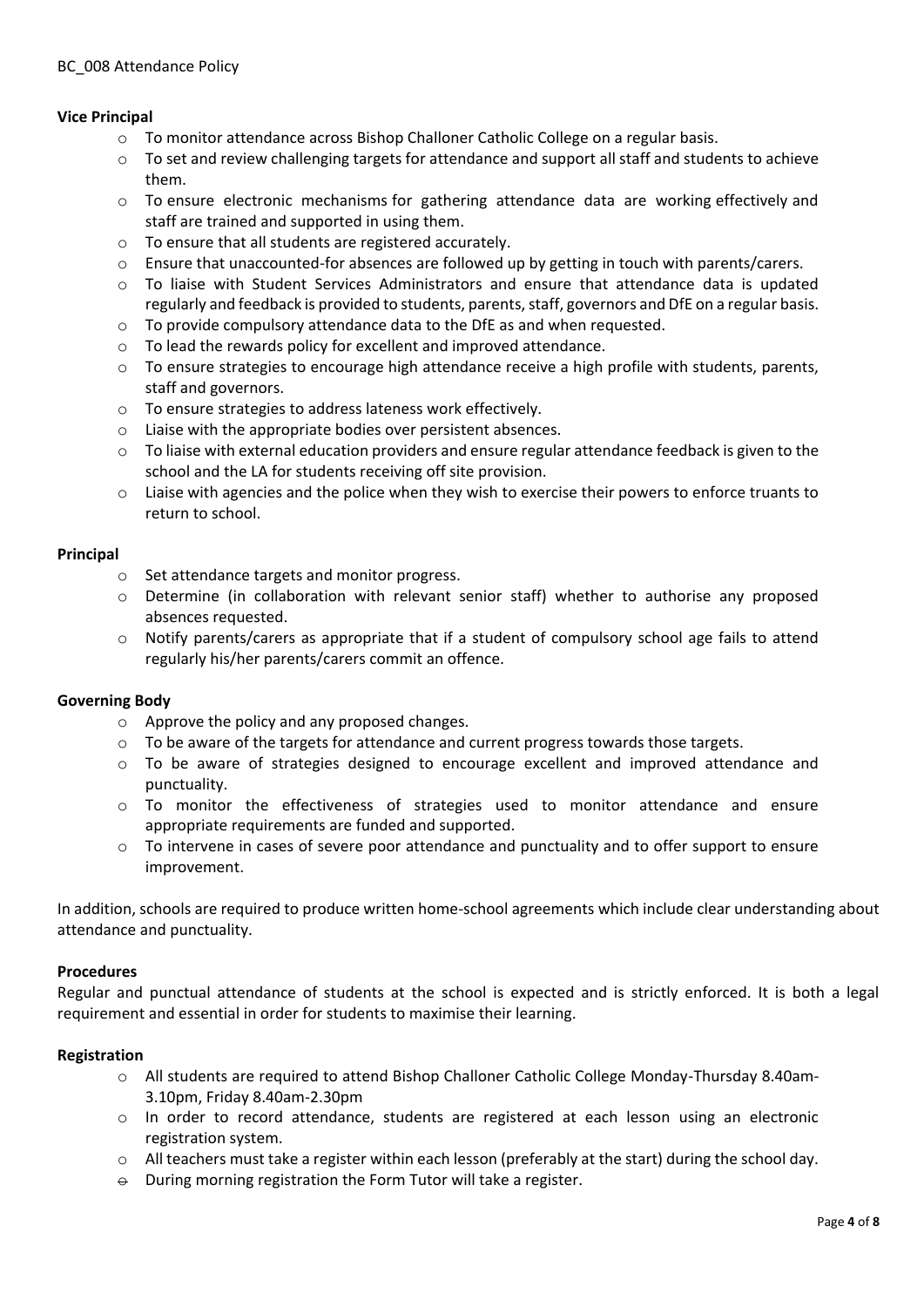## BC 008 Attendance Policy

#### **Lateness**

- $\circ$  Any student arriving after 8.40am must sign in at Reception giving a reason for their absence. They will be recorded as late and marked as such in the registers.
- o A detention will be set for students who have been late. A text message will be sent to parents/carers to inform them of the detention and/or a note made in the Student Planner.

#### **Children Missing Education**

The school will inform the local authority when a student is absent from school for 10 days or more without permission. They will also inform the local authority at regular intervals of any students that are regularly absent. The school has the right to remove a student from the school roll in line with DfE and local authority guidance.

The school has a safeguarding duty under section 175 of the Education Act 2002 in respect of their students, and as part of this will investigate any unexplained absences and implement strategies detailed in this policy to address these.

#### **Absence**

- o In case of illness, the school should be notified by telephone as soon as possible on each day of absence and the student must bring a written explanation of their absence to the Form Tutor on their return.
- $\circ$  If the school has not received notification of absence a telephone call or text message will be sent to the parent/carer asking for an explanation. The register will be updated.
- o The Form Tutor should support the monitoring of any absence which remains unauthorised.

#### **Authorised/Unauthorised Absences**

It is the duty of the school to decide whether an absence is to be authorised or unauthorised. This is why information about the cause of any absence is always required. An explanation does not itself authorise an absence, only the school's acceptance of the explanation offered authorises it.

#### **Reasons for Absence**

#### **Illness**

If a student is absent as a result of illness the absence is authorised. This needs to be confirmed by a parent/carer in writing. If there is doubt about the authenticity of absence attributed to illness, the school can consult with the School Health Service or the student's general practitioner to confirm the condition.

#### **Medical and Dental Appointments**

As far as possible, appointments should be made out of school hours. If a medical or dental appointment has to be made during the school day, the school must be informed in writing beforehand stating the time of the appointment in order that the absence can be authorised.

All students must sign out at the Pastoral Office before they leave the school to attend the appointment and sign in again when they return. Students who have not provided written evidence of the appointment from their parents/carers may not be allowed to leave school. If there is any doubt about the authenticity of the letter, parents/carers will be contacted.

#### **Family bereavements**

The school recognises that the death of a family member can be a particularly traumatic event and the school has the discretion to authorise such absences.

#### **Days of religious observance**

Absence due to participation in a day set aside exclusively for religious observance by the religious body to which the parents belong is authorised by the school.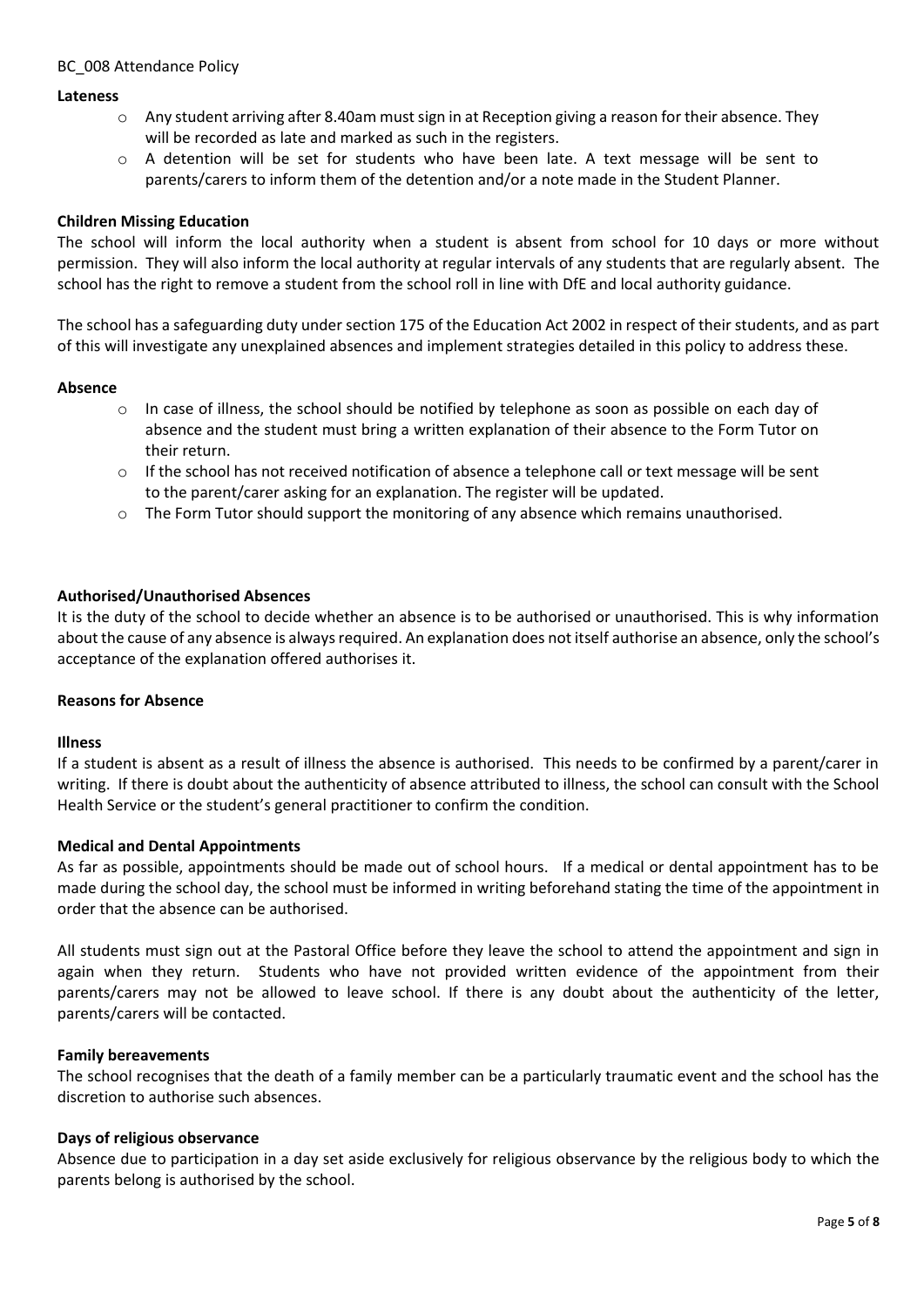# BC 008 Attendance Policy

# **Minding the house/Looking after siblings/Looking after parents**

Such absences will constitute unauthorised absence.

## **Shopping during school hours**

Such absence can ever be justified and is therefore unauthorised.

#### **Special occasions/circumstances**

It is the responsibility of the school to determine whether an absence in this category should be authorised or not. Each application would be considered separately. Absences for social occasions such as birthdays and family outings are unauthorised by the School.

#### **Family holidays**

Family holidays during term time **WILL NOT BE AUTHORISED** unless permission is granted. Parents wishing to take their child out of school during term time are required to apply in advance.

In considering whether to grant a term-time leave, the school will review:

- o the circumstances involved
- o the time and length of the proposed leave
- o the student's attendance record
- o any previous requests for leave of absence
- o if it is close to examinations or tests

If permission is not granted and parents/carers take their child out of school, the absences will be recorded as unauthorised and the parent/carer will receive a Penalty Notice.

#### **Strategies for Maintaining and Improving Attendance**

- o Attendance and punctuality are always discussed at weekly meetings between Form Tutors and Head of Year.
- o Regular Academic Monitoring Meetings and Attendance Review meetings are held between Head of Year and Senior staff to discuss individual attendance concerns and strategies for improvement.
- $\circ$  Letters of concern will be sent home when attendance hits key percentages.
- o Home visits and 'Safe and Well' checks are conducted. Where a student has not been in school for 3 consecutive days a health and well-being home visit may be conducted by school staff.
- o Where students are persistent absentees (90% ore below) home visits may be conducted earlier.
- $\circ$  Year group attendance and individual concerns highlighted at Academic Monitoring Meetings. Strategies are discussed concerning levels of intervention.

#### **Strategies for Rewarding Good Attendance**

- o All students are part of the Attendance Raffle (incentive scheme).
- o Certificates, praise post cards and achievement logs are used to reward students who have consistently high attendance or who have improved throughout the half term/term/year.
- o Rewards each term/year for students who have consistently high or improved attendance.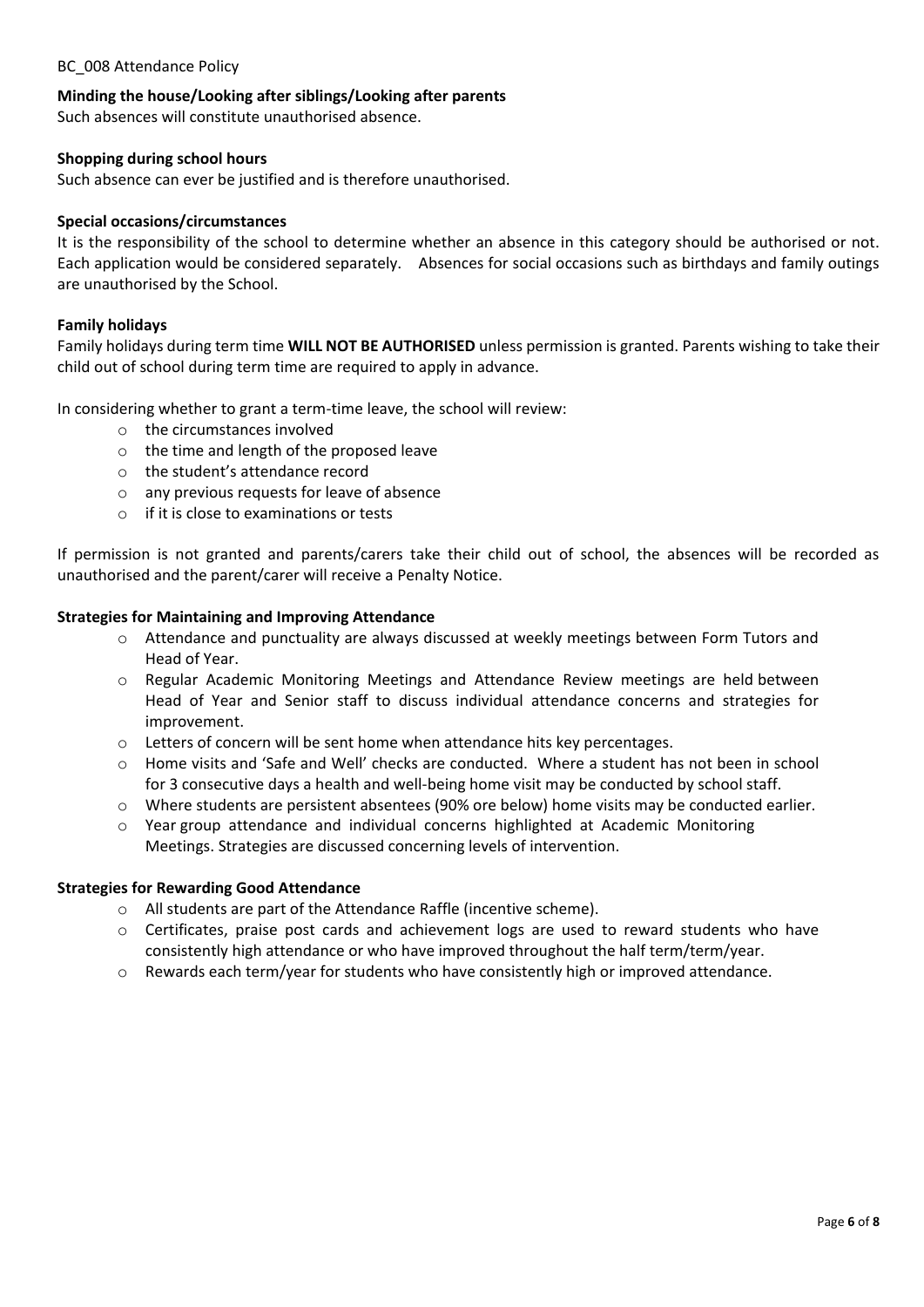# **Sixth Form Attendance and Registration Procedures**

# **Registration**

Year 12 and 13 students register with their Academic Tutor each morning and in the afternoon on designated days.

A register is taken in each lesson and marks are recorded.

# **Attendance**

All Year 12 and 13 students are required to attend registration, all timetabled lessons and any other directed commitments. If an unavoidable absence arises then it must be reported to the Student Services Administrator as early as possible, but before 9.30am on the first day of absence and every day of absence thereafter. An indication of the length of absence is required.

For unavoidable appointments during the college day, written confirmation must be provided to the Student Services Administrator.

All known absences due to sickness will be authorised, unknown absences where there has been no notification of an absence will be unauthorised.

Please see the handbook for a list of circumstances deemed as authorised/unauthorised absences.

# **Punctuality**

- $\circ$  All students need to be on time. If an unavoidable lateness arise, the following procedure applies-
- $\circ$  Students must sign in and follow the normal sign in procedure out of registration time
- o Depending on the time late, the member of staff will either permit the student to enter the lesson or ask the student to leave and work independently.

# **Persistent Absence**

- o Head of Year will meet formally with the student.
- $\circ$  Parent/carer will be informed of the issues in relation to poor attendance and will be required to attend a meeting.
- $\circ$  Where absence is a concern, contact will be made on the first day of absence (and on subsequent days) with the student/parent/carer. Details of contact will be recorded.
- o Where a student has not been in college for 3 consecutive days a health and well-being home visit may be conducted by school staff.
- $\circ$  Parents/carers will be informed of concerns with absence by text message, phone call, letter if and when required.
- o All communication will be recorded.

# **Persistent Lateness**

- o Head of Year will meet formally with the student.
- o Parent/carer will be informed of the issues in relation to poor punctuality and will be required to attend a meeting.

# **Students Leaving the Premises**

- o Students enter and exit through main reception at all times using their student ID badge to sign in and out on the Inventry system.
- $\circ$  Students are expected to register with their Tutor in the pm on designated days.
- o Any changes to this procedure will be clearly communicated.
- $\circ$  Students found to be in breach of this procedure will be contravening their learning agreement and will be subject to sanctions detailed in the handbook.